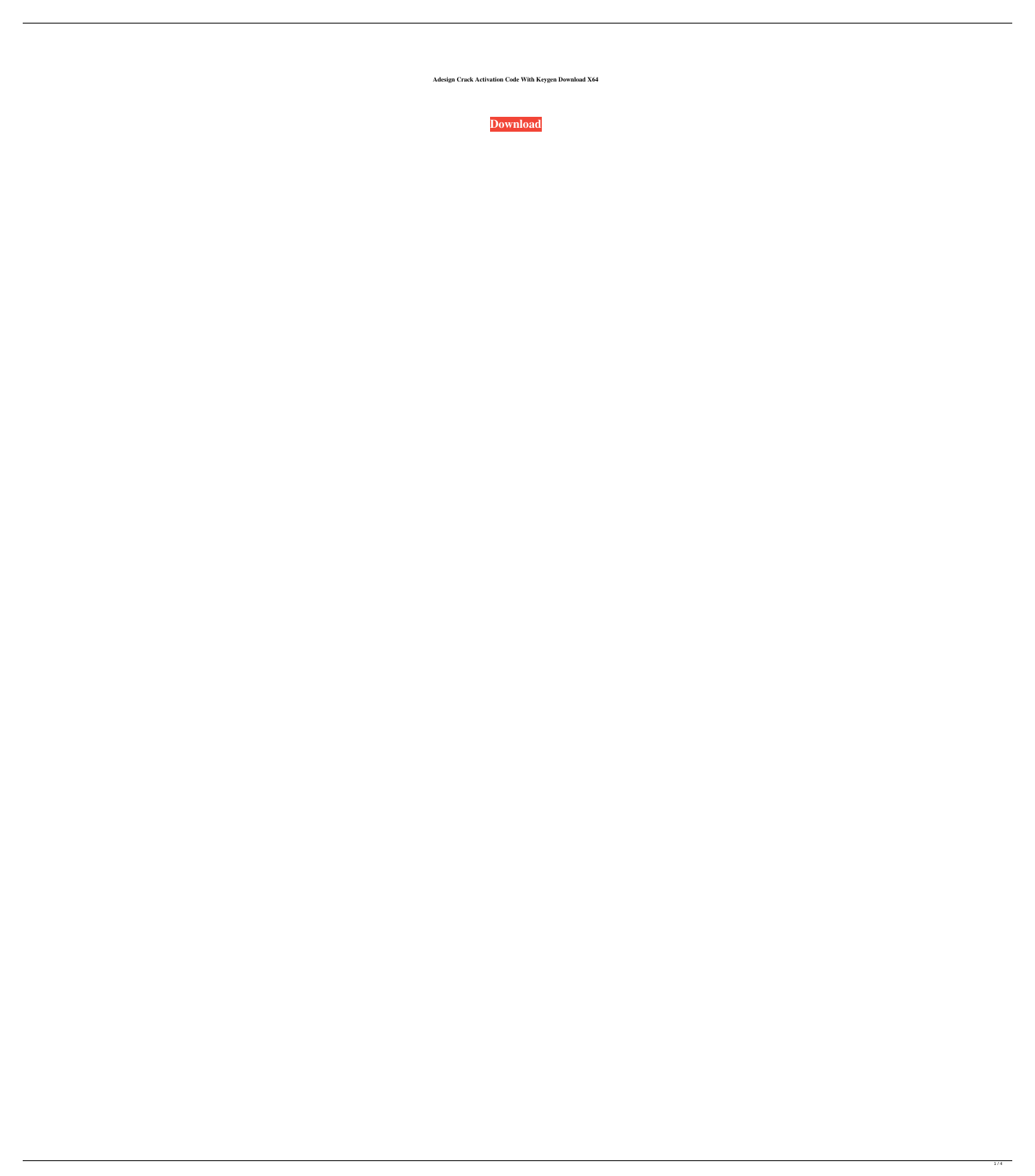## **Adesign Crack With Key [Mac/Win] [Updated] 2022**

Adesign is an easy-to-use graphical application designed for editing images, creating graphics from scratch, and retouching your favorite pictures. Batch photo creation and customization It's wrapped in a neat and user-friendly layout, displaying movable panels, like drawing, layers and brush panes, along with the color palette. You can create and edit as many pictures as you want, as each item is opened in a separate tab. The supported photo formats are PSI, PNG, JPEG, TIFF, PCD, TGA and PPM. Plus, you can scan images into the app. Use the brush and forms to create unique designs You have the option to make free selections using the lasso function, paint with unique colors using the brush or the pen, and clone different areas of the image. In addition, you can enter circles, lines and rectangles, customize their fill and border colors, insert text boxes anywhere on the photo, as well as make vertices. Detailed log of changes and unlimited number of layers If you want to create amazing drawings, you can use the radial, linear or diamond gradient. All the changes you made can be viewed in the history panel. If you're not happy with the modifications, the undo function comes in handy to go back to the previous design. Plus, you have the option to add as many layers as you need to get the desired result. Wide variety of filters Last but not least, it's possible to enhance the pictures using several handy filters, such as blur (e.g. soften, Gaussian, radial), render, distort, texture, sharpen, and stylize. The items can be resized, cropped and rotated to best fit your tastes.1. Field of the Invention This invention relates to a decorative sheet having a heat shrinkable member, for use in covering an exterior member such as a window, door or a door frame of an automobile. 2. Description of the Prior Art As an interior material of automobiles, there have conventionally been used cloth members and vinyl chloridevinyl acetate copolymer sheet members. These interior materials, however, have been inferior in the abrasion resistance, etc., and recently, there have been used a decorative sheet, which is obtained by kneading an acrylic rubber, a polypropylene or the like as a base resin with a heat-shrinkable resin such as an ethylene-vinyl acetate copolymer, an ethylene-acrylic

**Adesign Crack + Free**

81e310abbf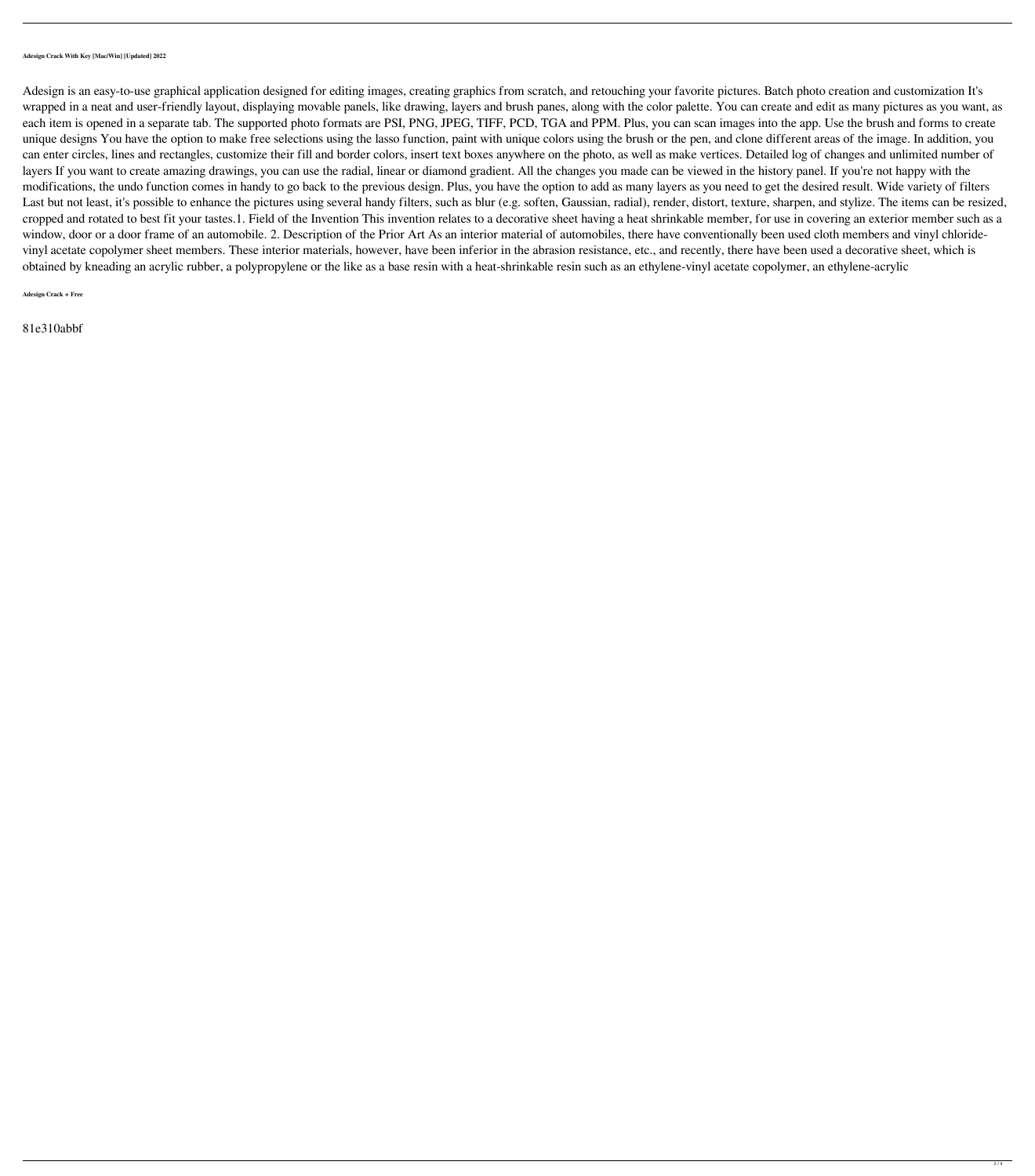## **Adesign Registration Code Free Download**

Adesign is an easy-to-use graphical application designed for editing images, creating graphics from scratch, and retouching your favorite pictures. Batch photo creation and customization It's wrapped in a neat and user-friendly layout, displaying movable panels, like drawing, layers and brush panes, along with the color palette. You can create and edit as many pictures as you want, as each item is opened in a separate tab. The supported photo formats are PSI, PNG, JPEG, TIFF, PCD, TGA and PPM. Plus, you can scan images into the app. Use the brush and forms to create unique designs You have the option to make free selections using the lasso function, paint with unique colors using the brush or the pen, and clone different areas of the image. In addition, you can enter circles, lines and rectangles, customize their fill and border colors, insert text boxes anywhere on the photo, as well as make vertices. Detailed log of changes and unlimited number of layers If you want to create amazing drawings, you can use the radial, linear or diamond gradient. All the changes you made can be viewed in the history panel. If you're not happy with the modifications, the undo function comes in handy to go back to the previous design. Plus, you have the option to add as many layers as you need to get the desired result. Wide variety of filters Last but not least, it's possible to enhance the pictures using several handy filters, such as blur (e.g. soften, Gaussian, radial), render, distort, texture, sharpen, and stylize. The items can be resized, cropped and rotated to best fit your tastes. Which program do you recommend? Adesign is the best program for editing images Adesign is an easy-to-use graphical application designed for editing images, creating graphics from scratch, and retouching your favorite pictures. It's wrapped in a neat and user-friendly layout, displaying movable panels, like drawing, layers and brush panes, along with the color palette. You can create and edit as many pictures as you want, as each item is opened in a separate tab. The supported photo formats are PSI, PNG, JPEG, TIFF, PCD, TGA and PPM. Plus, you can scan images into the app. Use the brush and

## **What's New in the?**

Adesign is an easy-to-use graphical application designed for editing images, creating graphics from scratch, and retouching your favorite pictures. Batch photo creation and customization It's wrapped in a neat and user-friendly layout, displaying movable panels, like drawing, layers and brush panes, along with the color palette. You can create and edit as many pictures as you want, as each item is opened in a separate tab. The supported photo formats are PSI, PNG, JPEG, TIFF, PCD, TGA and PPM. Plus, you can scan images into the app. Use the brush and forms to create unique designs You have the option to make free selections using the lasso function, paint with unique colors using the brush or the pen, and clone different areas of the image. In addition, you can enter circles, lines and rectangles, customize their fill and border colors, insert text boxes anywhere on the photo, as well as make vertices. Detailed log of changes and unlimited number of layers If you want to create amazing drawings, you can use the radial, linear or diamond gradient. All the changes you made can be viewed in the history panel. If you're not happy with the modifications, the undo function comes in handy to go back to the previous design. Plus, you have the option to add as many layers as you need to get the desired result. Wide variety of filters The bottom line is that Adesign is a reliable program that comes in handy when you want to make beautiful paintings, as well as edit and enhance existing images using drawing tools and filters. Adesign Features: Interactive design & great features to enhance your pictures Batch photo creation and customization It's wrapped in a neat and user-friendly layout, displaying movable panels, like drawing, layers and brush panes, along with the color palette. Use the brush and forms to create unique designs You have the option to make free selections using the lasso function, paint with unique colors using the brush or the pen, and clone different areas of the image. Detailed log of changes and unlimited number of layers If you want to create amazing drawings, you can use the radial, linear or diamond gradient. All the changes you made can be viewed in the history panel. Wide variety of filters Last but not least, it's possible to enhance the pictures using several handy filters, such as blur (e.g. soften, Gaussian, radial), render, distort, texture, sharpen, and stylize. Adesign Home Page Adesign Help Support Downloads: Adesign Forums Designers Art Gallery: Adesign - Free Edition Adesign is an easy-to-use graphical application designed for editing images, creating graphics from scratch,